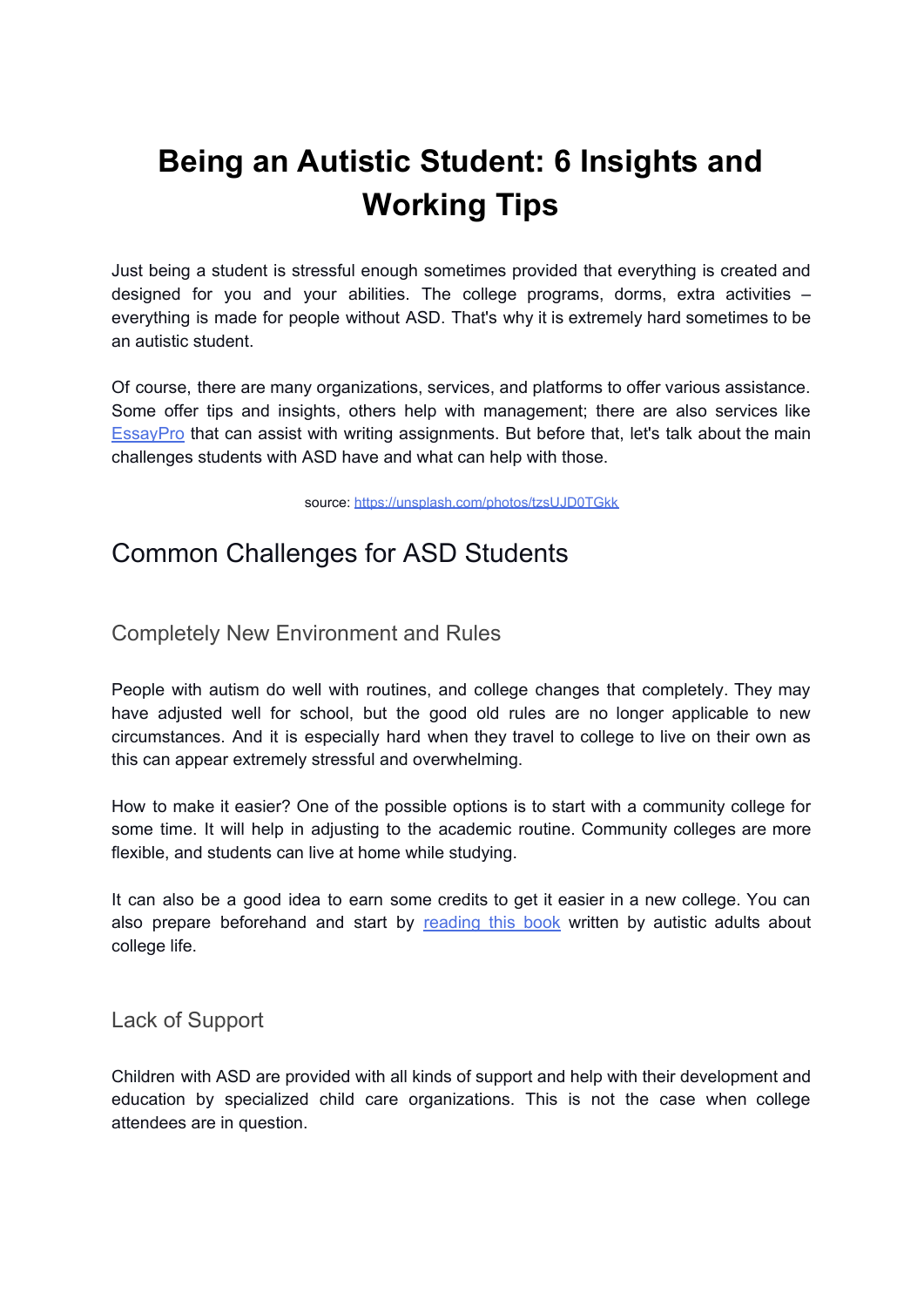How to make the situation with a lack of support easier? First, there is an ability to stay in support services until 21 or 22 years old. Although some students might not want that, the option is worth considering.

#### Organizational Skills Are Tough

People think that the main problem of people with ASD is social skills. Although there is some truth to this statement, it is not the only struggle.

Self-organization and management also don't come easy. Remembering deadlines, managing tasks, handing in papers on time, even getting ready for classes are all challenging. So the ability to manage the academic workload is different from students without ASD.

Create [checklists](https://smallbusiness.chron.com/planning-important-74858.html) and routines broken down to the simplest steps. Create a morning checklist with every point, starting from taking a shower and up to leaving for a class. It should be easy, yet comprehensive. Making everything at the same time each day also helps – routines are everything.

#### College Is Overwhelming

People with ASD have a different perspective on things that contribute to the withdrawal and deposit of energy. Tasks that include communication or various sensory triggers might be extremely energy-consuming. And it is essential to deposit the same amount of energy to reduce meltdowns.

Try the [accounting](https://www.hotdoc.com.au/practices/blog/tony-attwood/) method – create a list of things that withdraw energy and the list of those that deposit it. Manage the energy levels by balancing out those activities. For example, after social engagement - have time for yourself. After a class with a lot of sensory triggers calm down with reading, for example.

#### The Pace Is Too Fast

Working at the same pace as other students is impossible at times. Everything at college may seem overwhelming and requires executive functions. And getting things done at your pace is important. Do not be afraid to self-advocate your needs.

Let the administration know of your diagnosis right away. Even if your ASD is on the mild side and it is not apparent, still better let professionals know that you have different needs.